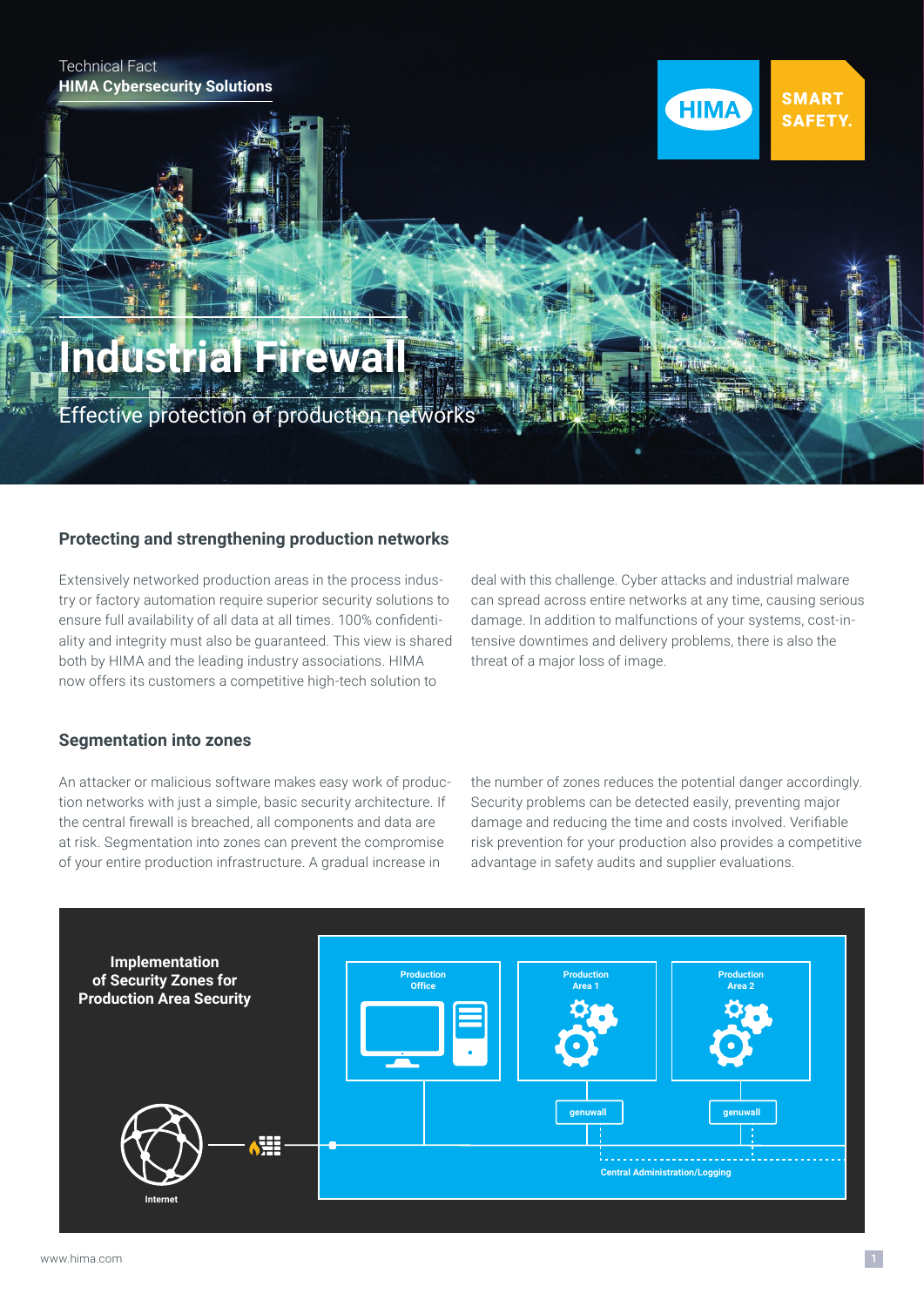### **Control and allow data connections**

Based on the genuwall industrial firewall, the HIMA solution enables you to set up highly effective barriers against attacks in your production networks. Safety zones can be created for individual machines, entire plants or even production areas, depending on the protection requirements. The Industrial Firewall reliably controls all data traffic and only allows the desired connections. In bridging mode, for example, you can

insert the firewall into your network as an invisible stealth system without changing an IP address to create internal security zones. The HIMA solution also offers various services such as DHCP, DNS and NTP for the administration of your network. Thanks to source and NAT destination, you can easily integrate identical IP address ranges into a production network and hide IP addresses from the outside world.



**Possible design of zones and conduits for compliance with the IEC 62443 standard**

#### **Simple integration**

The industrial firewall is installed at the network interfaces between the security zones. Appliance integration is easy and requires minimal effort. A single appliance achieves a data throughput of up to 1 Gbit/s. If higher performance is required, clusters can be used that also guarantee high availability at important interfaces. Thanks to robust industrial hardware, the HIMA solution is ideal for use in production networks.

The industrial firewall is managed via a Central Management Station or a standalone GUI. It is based on the proven genuscreen firewall, which is certified by the Federal German Office for Information Security (BSI) in the demanding EAL 4+ level according to the international Common Criteria (CC) standard. The result: a high degree of user friendliness with an even higher security level.